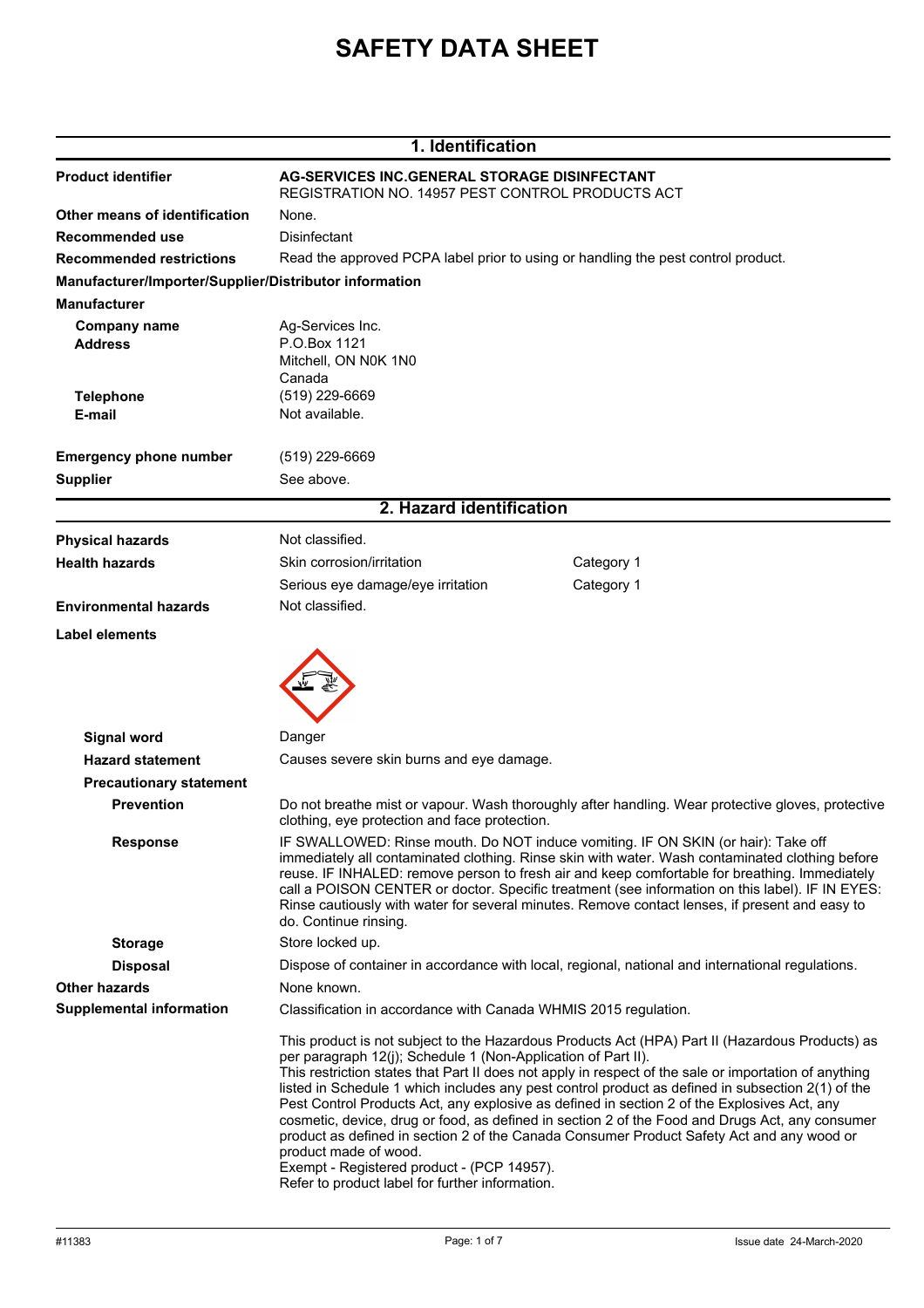## **3. Composition/information on ingredients**

| <b>Mixtures</b>                                                                  |                                                                                                                                                                                                                                                                                                                                                                                                                    |                                                                                                                                                                                                                                                                                             |    |  |
|----------------------------------------------------------------------------------|--------------------------------------------------------------------------------------------------------------------------------------------------------------------------------------------------------------------------------------------------------------------------------------------------------------------------------------------------------------------------------------------------------------------|---------------------------------------------------------------------------------------------------------------------------------------------------------------------------------------------------------------------------------------------------------------------------------------------|----|--|
| <b>Chemical name</b>                                                             | Common name and synonyms                                                                                                                                                                                                                                                                                                                                                                                           | <b>CAS number</b>                                                                                                                                                                                                                                                                           | %  |  |
| n-Alkyl (40%C12, 50%C14,<br>10%C16) dimethyl benzyl<br>ammonium chloride         |                                                                                                                                                                                                                                                                                                                                                                                                                    | 68424-85-1                                                                                                                                                                                                                                                                                  | 10 |  |
|                                                                                  | All concentrations are in percent by weight unless ingredient is a gas. Gas concentrations are in percent by volume.                                                                                                                                                                                                                                                                                               |                                                                                                                                                                                                                                                                                             |    |  |
| <b>Composition comments</b>                                                      | Not applicable to PCP products. Refer to product label for active ingredient content.                                                                                                                                                                                                                                                                                                                              |                                                                                                                                                                                                                                                                                             |    |  |
|                                                                                  | 4. First-aid measures                                                                                                                                                                                                                                                                                                                                                                                              |                                                                                                                                                                                                                                                                                             |    |  |
| Inhalation                                                                       | If inhaled, move person to fresh air. If person is not breathing, call 911 or an ambulance, then give<br>artificial respiration, preferably mouth-to-mouth if possible. Call a poison control center or doctor<br>for further treatment advice.                                                                                                                                                                    |                                                                                                                                                                                                                                                                                             |    |  |
| <b>Skin contact</b>                                                              | In case of contact with skin or clothing, take off contaminated clothing. Rinse skin immediately with<br>plenty of water for 15-20 minutes. Call a poison control centre or doctor for treatment advice.                                                                                                                                                                                                           |                                                                                                                                                                                                                                                                                             |    |  |
| Eye contact                                                                      | In case of contact with eyes, hold eye open and rinse slowly and gently with water for 15-20<br>minutes. Remove contact lenses, if present, after the first 5 minutes, then continue rinsing eye.<br>Call a poison control centre or doctor for treatment advice.                                                                                                                                                  |                                                                                                                                                                                                                                                                                             |    |  |
| Ingestion                                                                        |                                                                                                                                                                                                                                                                                                                                                                                                                    | If swallowed, call a poison control centre or doctor immediately for treatment advice. Have person<br>sip a glass of water if able to swallow. Do not induce vomiting unless told to do so by a poison<br>control centre or doctor. Do not give anything by mouth to an unconscious person. |    |  |
|                                                                                  | Take container, label or product name and Pest Control Product Registration Number with you<br>when seeking medical attention.                                                                                                                                                                                                                                                                                     |                                                                                                                                                                                                                                                                                             |    |  |
| <b>Most important</b><br>symptoms/effects, acute and<br>delayed                  | Burning pain and severe corrosive skin damage. Causes serious eye damage. Symptoms may<br>include stinging, tearing, redness, swelling, and blurred vision. Permanent eye damage including<br>blindness could result.                                                                                                                                                                                              |                                                                                                                                                                                                                                                                                             |    |  |
|                                                                                  | TOXICOLOGICAL INFORMATION:<br>Probable mucosal dam age may contraindicate the use of gastric lavage. Measures against<br>circulatory shock, respiratory depression, and convulsions may be needed.                                                                                                                                                                                                                 |                                                                                                                                                                                                                                                                                             |    |  |
| Indication of immediate<br>medical attention and special<br>treatment needed     | Provide general supportive measures and treat symptomatically.<br>Measures against circulatory shock, respiratory depression and convulsion may be needed.                                                                                                                                                                                                                                                         |                                                                                                                                                                                                                                                                                             |    |  |
| <b>General information</b>                                                       | NOTICE TO USER This pest control product is to be used only in accordance with the directions<br>on the label. It is an offence under the Pest Control Products Act to use this product in a way that<br>is inconsistent with the directions on the label. The user assumes the risk to persons or property<br>that arises from any such use of this product.                                                      |                                                                                                                                                                                                                                                                                             |    |  |
|                                                                                  | Ensure that medical personnel are aware of the material(s) involved and take precautions to<br>protect themselves. Show this safety data sheet to the doctor in attendance. Avoid contact with<br>eyes and skin. Keep out of reach of children.                                                                                                                                                                    |                                                                                                                                                                                                                                                                                             |    |  |
|                                                                                  | 5. Fire-fighting measures                                                                                                                                                                                                                                                                                                                                                                                          |                                                                                                                                                                                                                                                                                             |    |  |
| Suitable extinguishing media                                                     | Water spray. Alcohol foam. Dry chemical. Carbon dioxide.                                                                                                                                                                                                                                                                                                                                                           |                                                                                                                                                                                                                                                                                             |    |  |
| Unsuitable extinguishing<br>media                                                | Do not use water jet as an extinguisher, as this will spread the fire.                                                                                                                                                                                                                                                                                                                                             |                                                                                                                                                                                                                                                                                             |    |  |
| Specific hazards arising from<br>the chemical                                    | Firefighters should wear a self-contained breathing apparatus.                                                                                                                                                                                                                                                                                                                                                     |                                                                                                                                                                                                                                                                                             |    |  |
| <b>Hazardous combustion</b><br>products                                          | May include and are not limited to: Oxides of carbon. Hydrogen chloride. Oxides of nitrogen.                                                                                                                                                                                                                                                                                                                       |                                                                                                                                                                                                                                                                                             |    |  |
| Special protective equipment<br>and precautions for firefighters                 | Firefighters should wear full protective clothing including self-contained breathing apparatus.                                                                                                                                                                                                                                                                                                                    |                                                                                                                                                                                                                                                                                             |    |  |
| <b>Fire fighting</b><br>equipment/instructions                                   | Move containers from fire area if you can do so without risk.                                                                                                                                                                                                                                                                                                                                                      |                                                                                                                                                                                                                                                                                             |    |  |
| <b>Specific methods</b>                                                          | Use standard firefighting procedures and consider the hazards of other involved materials.                                                                                                                                                                                                                                                                                                                         |                                                                                                                                                                                                                                                                                             |    |  |
| <b>General fire hazards</b>                                                      | No unusual fire or explosion hazards noted.                                                                                                                                                                                                                                                                                                                                                                        |                                                                                                                                                                                                                                                                                             |    |  |
|                                                                                  | 6. Accidental release measures                                                                                                                                                                                                                                                                                                                                                                                     |                                                                                                                                                                                                                                                                                             |    |  |
| <b>Personal precautions,</b><br>protective equipment and<br>emergency procedures | Keep unnecessary personnel away. Keep people away from and upwind of spill/leak. Wear<br>appropriate protective equipment and clothing during clean-up. Do not breathe mist or vapour. Do<br>not touch damaged containers or spilled material unless wearing appropriate protective clothing.<br>Ensure adequate ventilation. Local authorities should be advised if significant spillages cannot be<br>contained. |                                                                                                                                                                                                                                                                                             |    |  |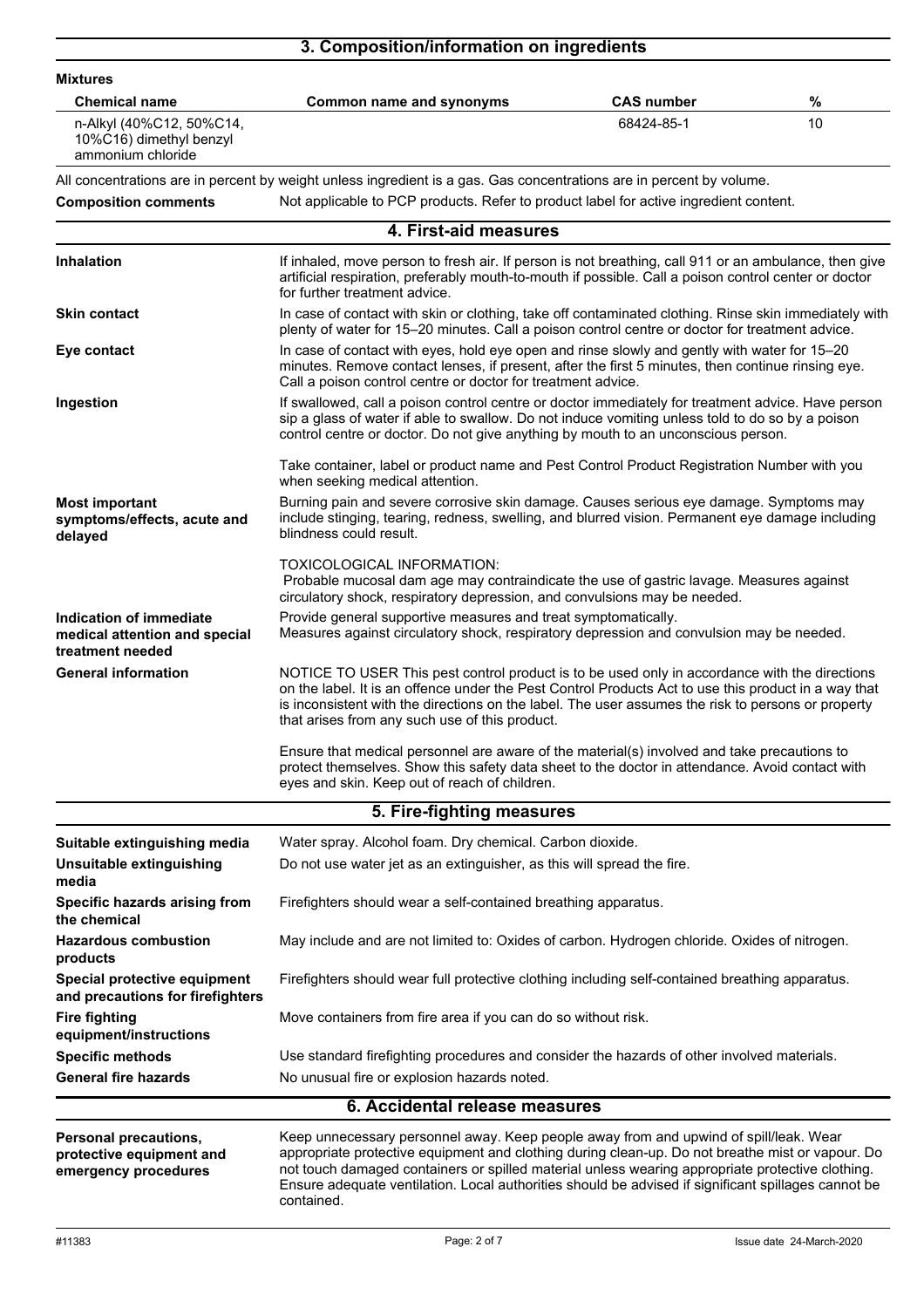| <b>Methods and materials for</b>                                | Stop leak if you can do so without risk.                                                                                                                                                                                                                                                                                                                                                               |  |
|-----------------------------------------------------------------|--------------------------------------------------------------------------------------------------------------------------------------------------------------------------------------------------------------------------------------------------------------------------------------------------------------------------------------------------------------------------------------------------------|--|
| containment and cleaning up                                     | Large Spills: Dike the spilled material, where this is possible. Cover with plastic sheet to prevent                                                                                                                                                                                                                                                                                                   |  |
|                                                                 | spreading. Absorb in vermiculite, dry sand or earth and place into containers. Following product                                                                                                                                                                                                                                                                                                       |  |
|                                                                 | recovery, flush area with water.                                                                                                                                                                                                                                                                                                                                                                       |  |
|                                                                 | Small Spills: Wipe up with absorbent material (e.g. cloth, fleece). Clean surface thoroughly to<br>remove residual contamination. Never return spills to original containers for re-use. Prevent entry<br>into waterways, sewers, basements or confined areas.                                                                                                                                         |  |
| <b>Environmental precautions</b>                                | Do not discharge into lakes, streams, ponds or public waters.                                                                                                                                                                                                                                                                                                                                          |  |
|                                                                 | 7. Handling and storage                                                                                                                                                                                                                                                                                                                                                                                |  |
|                                                                 |                                                                                                                                                                                                                                                                                                                                                                                                        |  |
| <b>Precautions for safe handling</b>                            | <b>CORROSIVE</b><br>Do not breathe mist or vapour. Do not get in eyes, on skin, or on clothing. Provide adequate<br>ventilation. Avoid prolonged exposure. Wear appropriate personal protective equipment. Wash<br>thoroughly after handling. Causes severe eye and skin damage. Avoid contamination of food.                                                                                          |  |
|                                                                 | Use good industrial hygiene practices in handling this material. Keep container tightly closed.<br>When using do not eat or drink.                                                                                                                                                                                                                                                                     |  |
|                                                                 | NOTE: Do not breathe mist of diluted chemical created from pressure washer applications. Wear<br>suitable protective clothing, (gloves, goggles, rubber boots, wet suit, mist respirator) when using<br>pressure washer system.                                                                                                                                                                        |  |
| Conditions for safe storage,<br>including any incompatibilities | Store locked up. Store in a closed container away from incompatible materials. Keep out of reach<br>of children.                                                                                                                                                                                                                                                                                       |  |
|                                                                 | 8. Exposure controls/Personal protection                                                                                                                                                                                                                                                                                                                                                               |  |
| <b>Occupational exposure limits</b>                             | No exposure limits noted for ingredient(s).                                                                                                                                                                                                                                                                                                                                                            |  |
| <b>Biological limit values</b>                                  | No biological exposure limits noted for the ingredient(s).                                                                                                                                                                                                                                                                                                                                             |  |
| <b>Exposure guidelines</b>                                      | This material does not have established exposure limits.                                                                                                                                                                                                                                                                                                                                               |  |
| Appropriate engineering<br>controls                             | Good general ventilation (typically 10 air changes per hour) should be used. Ventilation rates<br>should be matched to conditions. If applicable, use process enclosures, local exhaust ventilation,<br>or other engineering controls to maintain airborne levels below recommended exposure limits. If<br>exposure limits have not been established, maintain airborne levels to an acceptable level. |  |
|                                                                 | Individual protection measures, such as personal protective equipment                                                                                                                                                                                                                                                                                                                                  |  |
| <b>Eye/face protection</b>                                      | Wear safety glasses with side shields (or goggles) and a face shield.                                                                                                                                                                                                                                                                                                                                  |  |
| <b>Skin protection</b>                                          |                                                                                                                                                                                                                                                                                                                                                                                                        |  |
| <b>Hand protection</b>                                          | Impervious gloves. Confirm with reputable supplier first.                                                                                                                                                                                                                                                                                                                                              |  |
| Other                                                           | Wear appropriate chemical resistant clothing. Wear suitable protective clothing, (gloves, goggles,<br>rubber boots, wet suit, mist respirator) when using pressure washer system. As required by<br>employer code.                                                                                                                                                                                     |  |
| <b>Respiratory protection</b>                                   | Where exposure guideline levels may be exceeded, use an approved NIOSH respirator.<br>Respirator should be selected by and used under the direction of a trained health and safety<br>professional following requirements found in OSHA's respirator standard (29 CFR 1910.134),<br>CAN/CSA-Z94.4 and ANSI's standard for respiratory protection (Z88.2).                                              |  |
| <b>Thermal hazards</b>                                          | Not applicable.                                                                                                                                                                                                                                                                                                                                                                                        |  |
| <b>General hygiene</b><br>considerations                        | Always observe good personal hygiene measures, such as washing after handling the material<br>and before eating, drinking, and/or smoking. Routinely wash work clothing and protective<br>equipment to remove contaminants. Use good industrial hygiene practices in handling this<br>material. When using do not eat or drink.                                                                        |  |
|                                                                 | 9. Physical and chemical properties                                                                                                                                                                                                                                                                                                                                                                    |  |
| Appearance                                                      | Clear                                                                                                                                                                                                                                                                                                                                                                                                  |  |
| <b>Physical state</b>                                           | Liquid.                                                                                                                                                                                                                                                                                                                                                                                                |  |
| Form                                                            | Liquid.                                                                                                                                                                                                                                                                                                                                                                                                |  |
| <b>Colour</b>                                                   | <b>Blue</b>                                                                                                                                                                                                                                                                                                                                                                                            |  |
| <b>Odour</b>                                                    | Mild                                                                                                                                                                                                                                                                                                                                                                                                   |  |
| <b>Odour threshold</b>                                          | Not available.                                                                                                                                                                                                                                                                                                                                                                                         |  |
| pH                                                              | 7.5                                                                                                                                                                                                                                                                                                                                                                                                    |  |
| Melting point/freezing point                                    | Not available                                                                                                                                                                                                                                                                                                                                                                                          |  |
| Initial boiling point and boiling<br>range                      | 100 °C (212 °F)                                                                                                                                                                                                                                                                                                                                                                                        |  |
| <b>Flash point</b>                                              | None.                                                                                                                                                                                                                                                                                                                                                                                                  |  |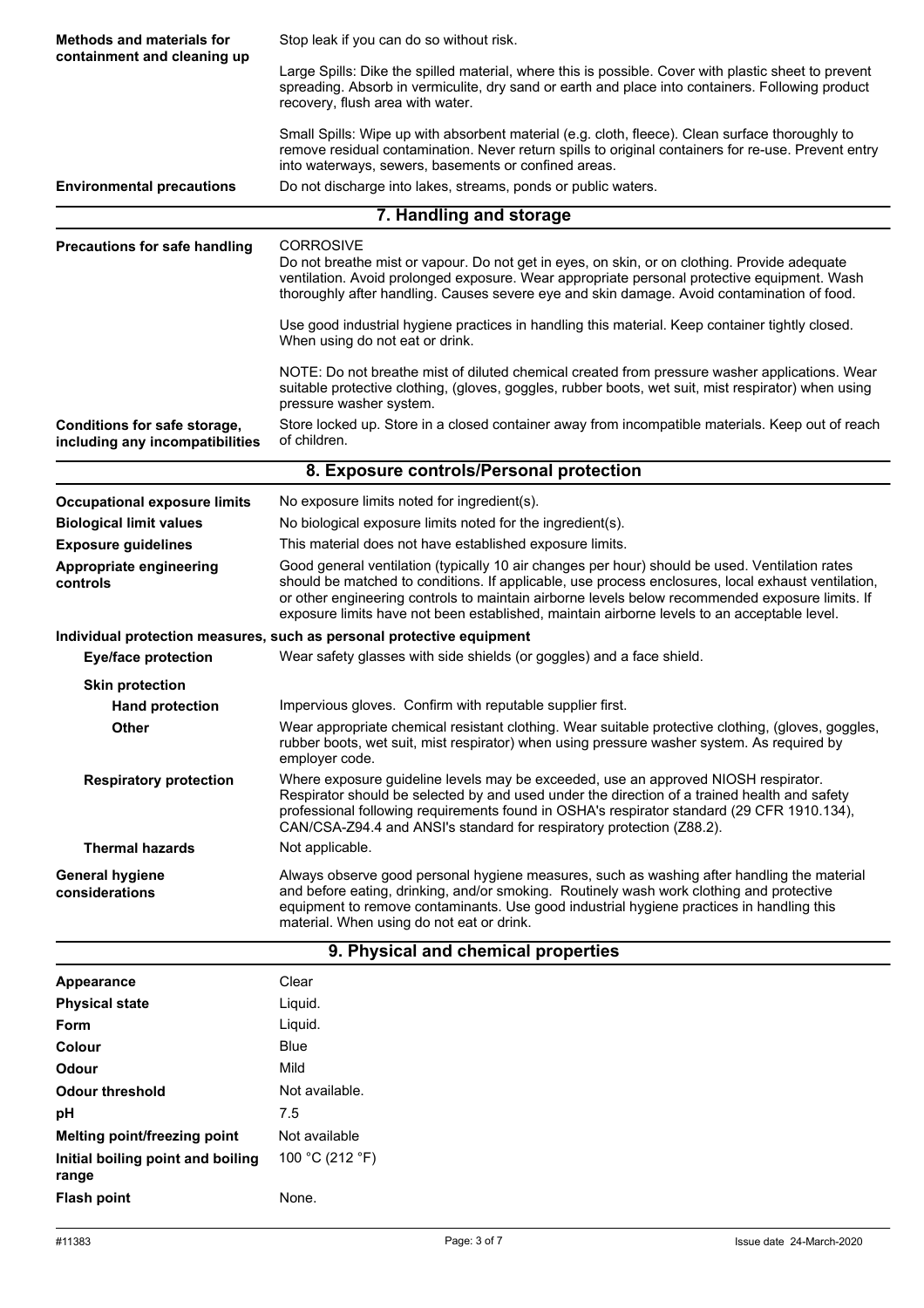| <b>Evaporation rate</b>                           | Not available.                                                                                |
|---------------------------------------------------|-----------------------------------------------------------------------------------------------|
| <b>Flammability (solid, gas)</b>                  | Not applicable.                                                                               |
| Upper/lower flammability or explosive limits      |                                                                                               |
| <b>Flammability limit - lower</b><br>(%)          | Not available                                                                                 |
| <b>Flammability limit - upper</b><br>(%)          | Not available                                                                                 |
| Explosive limit - lower (%)                       | Not available.                                                                                |
| <b>Explosive limit - upper</b><br>(%)             | Not available.                                                                                |
| Vapour pressure                                   | Not available                                                                                 |
| <b>Vapour density</b>                             | Not available                                                                                 |
| <b>Relative density</b>                           | $0.98 \text{ @ } 21^{\circ} \text{C}$                                                         |
| Solubility(ies)                                   |                                                                                               |
| Solubility (water)                                | Appreciable                                                                                   |
| <b>Partition coefficient</b><br>(n-octanol/water) | Not available                                                                                 |
| <b>Auto-ignition temperature</b>                  | Not available                                                                                 |
| <b>Decomposition temperature</b>                  | Not available.                                                                                |
| <b>Viscosity</b>                                  | Water thin                                                                                    |
| <b>Other information</b>                          |                                                                                               |
| <b>Explosive properties</b>                       | Not explosive.                                                                                |
| <b>Oxidising properties</b>                       | Not oxidising.                                                                                |
| <b>Percent volatile</b>                           | 90                                                                                            |
|                                                   | 10. Stability and reactivity                                                                  |
| <b>Reactivity</b>                                 | The product is stable and non-reactive under normal conditions of use, storage and transport. |
| <b>Chemical stability</b>                         | Stable under recommended storage conditions.                                                  |
| <b>Possibility of hazardous</b><br>reactions      | Hazardous polymerisation does not occur.                                                      |
| <b>Conditions to avoid</b>                        | Do not mix with other chemicals.                                                              |

|                                            | Do not add soap or other detergents.                                                                     |
|--------------------------------------------|----------------------------------------------------------------------------------------------------------|
| Incompatible materials                     | Oxidizers. Acids. Caustics. Reducing Agents.                                                             |
| <b>Hazardous decomposition</b><br>products | May include and are not limited to: Hydrogen chloride. Ammonia. Oxides of carbon. Oxides of<br>nitrogen. |

## **11. Toxicological information**

### **Information on likely routes of exposure**

| <b>Inhalation</b>                                                                  | May cause irritation to the respiratory system. Prolonged inhalation may be harmful.                                                                                                                                  |
|------------------------------------------------------------------------------------|-----------------------------------------------------------------------------------------------------------------------------------------------------------------------------------------------------------------------|
| <b>Skin contact</b>                                                                | Causes severe skin burns.                                                                                                                                                                                             |
| Eye contact                                                                        | Causes serious eye damage.                                                                                                                                                                                            |
| Ingestion                                                                          | Causes digestive tract burns. May cause stomach distress, nausea or vomiting.                                                                                                                                         |
| Symptoms related to the<br>physical, chemical and<br>toxicological characteristics | Burning pain and severe corrosive skin damage. Causes serious eye damage. Symptoms may<br>include stinging, tearing, redness, swelling, and blurred vision. Permanent eye damage including<br>blindness could result. |

## **Information on toxicological effects**

| <b>Acute toxicity</b> |  |
|-----------------------|--|
|                       |  |

| Components   | <b>Species</b>                                                                      | <b>Test Results</b> |  |
|--------------|-------------------------------------------------------------------------------------|---------------------|--|
|              | n-Alkyl (40%C12, 50%C14, 10%C16) dimethyl benzyl ammonium chloride (CAS 68424-85-1) |                     |  |
| <b>Acute</b> |                                                                                     |                     |  |
| Dermal       |                                                                                     |                     |  |
| LD50         | Rabbit                                                                              | 3412.5 mg/kg, ECHA  |  |
| Inhalation   |                                                                                     |                     |  |
| LC50         | Not available                                                                       |                     |  |
| Oral         |                                                                                     |                     |  |
| LD50         | Rat                                                                                 | 795 mg/kg, ECHA     |  |
|              |                                                                                     |                     |  |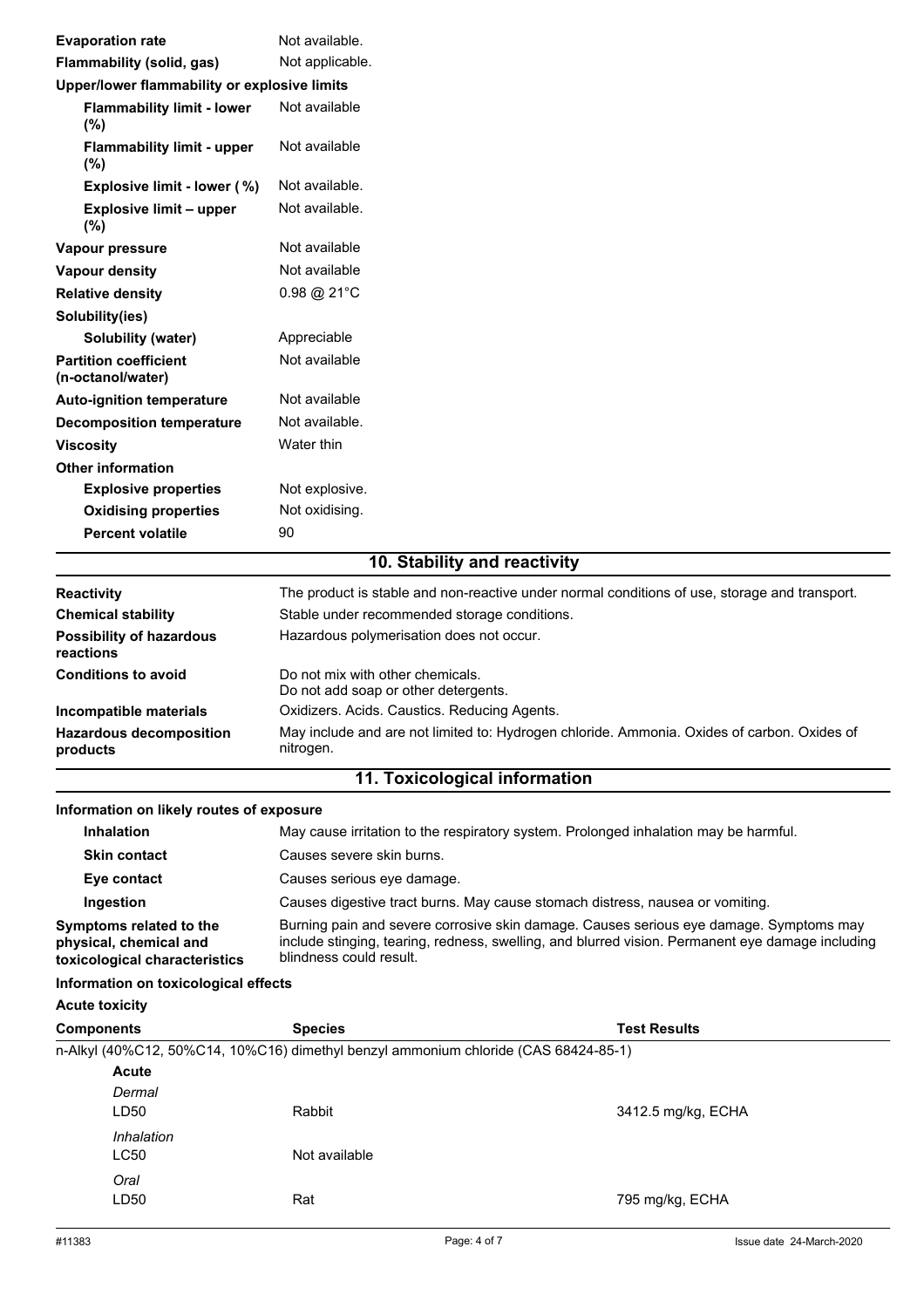|                                                       |                                                                                                                                                                                                                                                                                                                                                                                                                                                                                                           | Causes severe skin burns and eye damage.                                                                                                                                                                                                                                                                                                                                           |                                                                                                                                                                                                      |
|-------------------------------------------------------|-----------------------------------------------------------------------------------------------------------------------------------------------------------------------------------------------------------------------------------------------------------------------------------------------------------------------------------------------------------------------------------------------------------------------------------------------------------------------------------------------------------|------------------------------------------------------------------------------------------------------------------------------------------------------------------------------------------------------------------------------------------------------------------------------------------------------------------------------------------------------------------------------------|------------------------------------------------------------------------------------------------------------------------------------------------------------------------------------------------------|
| <b>Exposure minutes</b>                               | Not available.                                                                                                                                                                                                                                                                                                                                                                                                                                                                                            |                                                                                                                                                                                                                                                                                                                                                                                    |                                                                                                                                                                                                      |
| Erythema value                                        |                                                                                                                                                                                                                                                                                                                                                                                                                                                                                                           | Not available.                                                                                                                                                                                                                                                                                                                                                                     |                                                                                                                                                                                                      |
| Oedema value                                          |                                                                                                                                                                                                                                                                                                                                                                                                                                                                                                           | Not available.                                                                                                                                                                                                                                                                                                                                                                     |                                                                                                                                                                                                      |
| Serious eye damage/eye<br>irritation                  |                                                                                                                                                                                                                                                                                                                                                                                                                                                                                                           | Causes serious eye damage.                                                                                                                                                                                                                                                                                                                                                         |                                                                                                                                                                                                      |
| <b>Corneal opacity value</b>                          |                                                                                                                                                                                                                                                                                                                                                                                                                                                                                                           | Not available.                                                                                                                                                                                                                                                                                                                                                                     |                                                                                                                                                                                                      |
| <b>Iris lesion value</b>                              | Not available.                                                                                                                                                                                                                                                                                                                                                                                                                                                                                            |                                                                                                                                                                                                                                                                                                                                                                                    |                                                                                                                                                                                                      |
| <b>Conjunctival reddening</b><br>value                | Not available.                                                                                                                                                                                                                                                                                                                                                                                                                                                                                            |                                                                                                                                                                                                                                                                                                                                                                                    |                                                                                                                                                                                                      |
| Conjunctival oedema value                             | Not available.                                                                                                                                                                                                                                                                                                                                                                                                                                                                                            |                                                                                                                                                                                                                                                                                                                                                                                    |                                                                                                                                                                                                      |
| <b>Recover days</b>                                   | Not available.                                                                                                                                                                                                                                                                                                                                                                                                                                                                                            |                                                                                                                                                                                                                                                                                                                                                                                    |                                                                                                                                                                                                      |
| Respiratory or skin sensitisation                     |                                                                                                                                                                                                                                                                                                                                                                                                                                                                                                           |                                                                                                                                                                                                                                                                                                                                                                                    |                                                                                                                                                                                                      |
| <b>Respiratory sensitisation</b>                      |                                                                                                                                                                                                                                                                                                                                                                                                                                                                                                           | Not a respiratory sensitizer.                                                                                                                                                                                                                                                                                                                                                      |                                                                                                                                                                                                      |
| <b>Skin sensitisation</b>                             |                                                                                                                                                                                                                                                                                                                                                                                                                                                                                                           | This product is not expected to cause skin sensitisation.                                                                                                                                                                                                                                                                                                                          |                                                                                                                                                                                                      |
| <b>Germ cell mutagenicity</b>                         |                                                                                                                                                                                                                                                                                                                                                                                                                                                                                                           | Non-hazardous by WHMIS criteria.                                                                                                                                                                                                                                                                                                                                                   |                                                                                                                                                                                                      |
| Carcinogenicity                                       | Not available.                                                                                                                                                                                                                                                                                                                                                                                                                                                                                            |                                                                                                                                                                                                                                                                                                                                                                                    |                                                                                                                                                                                                      |
| <b>Reproductive toxicity</b>                          |                                                                                                                                                                                                                                                                                                                                                                                                                                                                                                           | This product is not expected to cause reproductive or developmental effects.                                                                                                                                                                                                                                                                                                       |                                                                                                                                                                                                      |
| Specific target organ toxicity -<br>single exposure   | Not classified.                                                                                                                                                                                                                                                                                                                                                                                                                                                                                           |                                                                                                                                                                                                                                                                                                                                                                                    |                                                                                                                                                                                                      |
| Specific target organ toxicity -<br>repeated exposure | Not classified.                                                                                                                                                                                                                                                                                                                                                                                                                                                                                           |                                                                                                                                                                                                                                                                                                                                                                                    |                                                                                                                                                                                                      |
| <b>Aspiration hazard</b>                              |                                                                                                                                                                                                                                                                                                                                                                                                                                                                                                           | Not an aspiration hazard.                                                                                                                                                                                                                                                                                                                                                          |                                                                                                                                                                                                      |
| <b>Chronic effects</b>                                |                                                                                                                                                                                                                                                                                                                                                                                                                                                                                                           | Prolonged inhalation may be harmful.                                                                                                                                                                                                                                                                                                                                               |                                                                                                                                                                                                      |
| <b>Further information</b>                            | Not available.                                                                                                                                                                                                                                                                                                                                                                                                                                                                                            |                                                                                                                                                                                                                                                                                                                                                                                    |                                                                                                                                                                                                      |
|                                                       |                                                                                                                                                                                                                                                                                                                                                                                                                                                                                                           |                                                                                                                                                                                                                                                                                                                                                                                    |                                                                                                                                                                                                      |
|                                                       |                                                                                                                                                                                                                                                                                                                                                                                                                                                                                                           | 12. Ecological information                                                                                                                                                                                                                                                                                                                                                         |                                                                                                                                                                                                      |
| <b>Ecotoxicity</b>                                    | This product is toxic to fish and other aquatic organisms. It is not to be used in circumstances that<br>would cause or allow it to enter lakes, streams, ponds, estuaries, oceans or other waters in<br>contravention of federal or provincial regulatory requirements. Do not discharge effluent<br>containing this product into sewer systems without previously notifying the sewage treatment plant<br>authority. The requirements of applicable laws should be determined before using the product. |                                                                                                                                                                                                                                                                                                                                                                                    |                                                                                                                                                                                                      |
|                                                       |                                                                                                                                                                                                                                                                                                                                                                                                                                                                                                           |                                                                                                                                                                                                                                                                                                                                                                                    |                                                                                                                                                                                                      |
| Ecotoxicological data                                 |                                                                                                                                                                                                                                                                                                                                                                                                                                                                                                           |                                                                                                                                                                                                                                                                                                                                                                                    |                                                                                                                                                                                                      |
| Components                                            |                                                                                                                                                                                                                                                                                                                                                                                                                                                                                                           | <b>Species</b>                                                                                                                                                                                                                                                                                                                                                                     | <b>Test Results</b>                                                                                                                                                                                  |
|                                                       |                                                                                                                                                                                                                                                                                                                                                                                                                                                                                                           | n-Alkyl (40%C12, 50%C14, 10%C16) dimethyl benzyl ammonium chloride (CAS 68424-85-1)                                                                                                                                                                                                                                                                                                |                                                                                                                                                                                                      |
| <b>Aquatic</b>                                        |                                                                                                                                                                                                                                                                                                                                                                                                                                                                                                           |                                                                                                                                                                                                                                                                                                                                                                                    |                                                                                                                                                                                                      |
| Fish                                                  | LC50                                                                                                                                                                                                                                                                                                                                                                                                                                                                                                      | Striped bass (Morone saxatilis)                                                                                                                                                                                                                                                                                                                                                    | 10.4 - 19.1 mg/L, 96 hours                                                                                                                                                                           |
| Persistence and degradability                         |                                                                                                                                                                                                                                                                                                                                                                                                                                                                                                           | No data is available on the degradability of this product.                                                                                                                                                                                                                                                                                                                         |                                                                                                                                                                                                      |
| <b>Bioaccumulative potential</b>                      |                                                                                                                                                                                                                                                                                                                                                                                                                                                                                                           |                                                                                                                                                                                                                                                                                                                                                                                    |                                                                                                                                                                                                      |
| <b>Mobility in soil</b>                               | No data available.                                                                                                                                                                                                                                                                                                                                                                                                                                                                                        |                                                                                                                                                                                                                                                                                                                                                                                    |                                                                                                                                                                                                      |
| <b>Mobility in general</b>                            | Not available.                                                                                                                                                                                                                                                                                                                                                                                                                                                                                            |                                                                                                                                                                                                                                                                                                                                                                                    |                                                                                                                                                                                                      |
| Other adverse effects                                 |                                                                                                                                                                                                                                                                                                                                                                                                                                                                                                           |                                                                                                                                                                                                                                                                                                                                                                                    | No other adverse environmental effects (e.g. ozone depletion, photochemical ozone creation<br>potential, endocrine disruption, global warming potential) are expected from this component.           |
|                                                       |                                                                                                                                                                                                                                                                                                                                                                                                                                                                                                           | 13. Disposal considerations                                                                                                                                                                                                                                                                                                                                                        |                                                                                                                                                                                                      |
| <b>Disposal instructions</b>                          |                                                                                                                                                                                                                                                                                                                                                                                                                                                                                                           | Follow provincial instruction for any required additional cleaning of the container prior to its<br>disposal. Make the empty container unsuitable for further use. Dispose of the container in<br>accordance with provincial requirements. For information on disposal of unused, unwanted<br>and the provincial regulatory agency in case of a spill, and for clean-up of spills. | Triple- or pressure-rinse the empty container. Add the rinsings to the spray mixture in the tank.<br>product, contact the manufacturer or the provincial regulatory agency. Contact the manufacturer |
| Local disposal regulations                            |                                                                                                                                                                                                                                                                                                                                                                                                                                                                                                           | Dispose in accordance with all applicable regulations.                                                                                                                                                                                                                                                                                                                             |                                                                                                                                                                                                      |
| Hazardous waste code                                  | disposal company.                                                                                                                                                                                                                                                                                                                                                                                                                                                                                         |                                                                                                                                                                                                                                                                                                                                                                                    | The waste code should be assigned in discussion between the user, the producer and the waste<br>Dispose of in accordance with local regulations. Empty containers or liners may retain some          |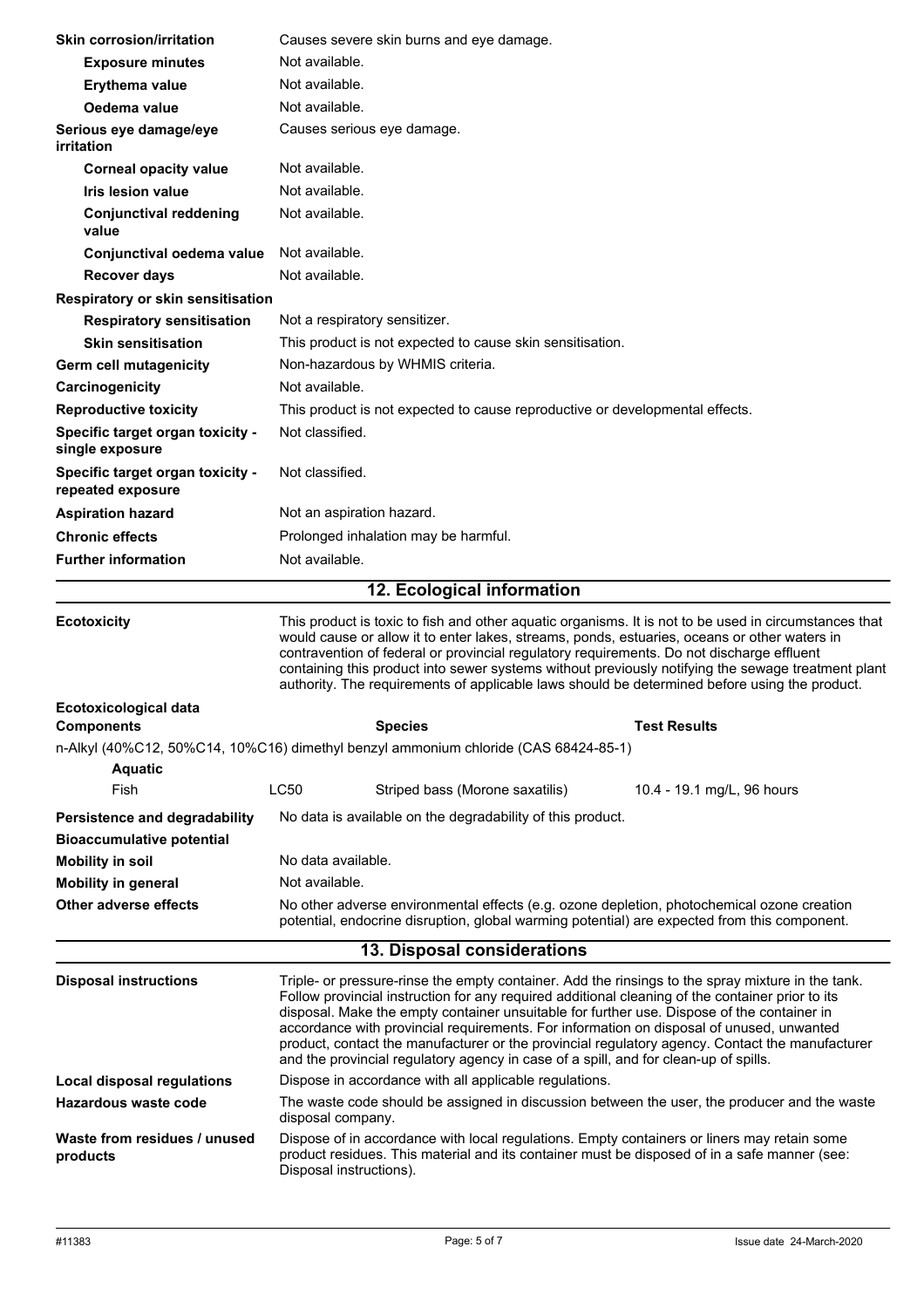**Contaminated packaging**

Since emptied containers may retain product residue, follow label warnings even after container is emptied. Empty containers should be taken to an approved waste handling site for recycling or disposal.

### **14. Transport information**

| General                                                    | Canada: TDG Proof of Classification: Classification Method: Classified as per Part 2, Sections<br>2.1 - 2.8 of the Transportation of Dangerous Goods Regulations. If applicable, the technical<br>name and the classification of the product will appear below.                                                                                                                                                                                                                                                                                                                                                                                                                                                   |  |  |
|------------------------------------------------------------|-------------------------------------------------------------------------------------------------------------------------------------------------------------------------------------------------------------------------------------------------------------------------------------------------------------------------------------------------------------------------------------------------------------------------------------------------------------------------------------------------------------------------------------------------------------------------------------------------------------------------------------------------------------------------------------------------------------------|--|--|
| <b>Transportation of Dangerous Goods (TDG - Canada)</b>    |                                                                                                                                                                                                                                                                                                                                                                                                                                                                                                                                                                                                                                                                                                                   |  |  |
| <b>Basic shipping requirements:</b>                        |                                                                                                                                                                                                                                                                                                                                                                                                                                                                                                                                                                                                                                                                                                                   |  |  |
| UN number                                                  | <b>UN1903</b>                                                                                                                                                                                                                                                                                                                                                                                                                                                                                                                                                                                                                                                                                                     |  |  |
| Proper shipping name                                       | DISINFECTANT, LIQUID, CORROSIVE, N.O.S                                                                                                                                                                                                                                                                                                                                                                                                                                                                                                                                                                                                                                                                            |  |  |
| <b>Technical name</b>                                      | Alkyl benzyl dimethyl ammonium chloride                                                                                                                                                                                                                                                                                                                                                                                                                                                                                                                                                                                                                                                                           |  |  |
| <b>Hazard class</b>                                        | 8<br>Ш                                                                                                                                                                                                                                                                                                                                                                                                                                                                                                                                                                                                                                                                                                            |  |  |
| <b>Packing group</b><br><b>Special provisions</b>          | 16                                                                                                                                                                                                                                                                                                                                                                                                                                                                                                                                                                                                                                                                                                                |  |  |
| <b>TDG</b>                                                 |                                                                                                                                                                                                                                                                                                                                                                                                                                                                                                                                                                                                                                                                                                                   |  |  |
| 8                                                          |                                                                                                                                                                                                                                                                                                                                                                                                                                                                                                                                                                                                                                                                                                                   |  |  |
|                                                            | 15. Regulatory information                                                                                                                                                                                                                                                                                                                                                                                                                                                                                                                                                                                                                                                                                        |  |  |
| <b>Canadian federal regulations</b>                        | Exempt - Registered product - (PEST CONTROL PRODUCTS ACT: REGISTRATION NO. 14957).                                                                                                                                                                                                                                                                                                                                                                                                                                                                                                                                                                                                                                |  |  |
|                                                            | This product is not subject to the Hazardous Products Act (HPA) Part II (Hazardous Products) as<br>per paragraph 12(j); Schedule 1 (Non-Application of Part II).                                                                                                                                                                                                                                                                                                                                                                                                                                                                                                                                                  |  |  |
|                                                            | This restriction states that Part II does not apply in respect of the sale or importation of anything<br>listed in Schedule 1 which includes any pest control product as defined in subsection 2(1) of the<br>Pest Control Products Act, any explosive as defined in section 2 of the Explosives Act, any<br>cosmetic, device, drug or food, as defined in section 2 of the Food and Drugs Act, any consumer<br>product as defined in section 2 of the Canada Consumer Product Safety Act and any wood or<br>product made of wood.                                                                                                                                                                                |  |  |
|                                                            | Read the approved PCPA label prior to using or handling the pest control product.                                                                                                                                                                                                                                                                                                                                                                                                                                                                                                                                                                                                                                 |  |  |
|                                                            | This chemical is a pest control product registered by Health Canada Pest Management Regulatory<br>Agency and is subject to certain labelling requirements under the Pest Control Products Act.<br>These requirements differ from the classification criteria and hazard information required for<br>GHS-consistent safety data sheets. Following is the hazard information required on the pest<br>control product label:                                                                                                                                                                                                                                                                                         |  |  |
|                                                            | <b>CAUTION</b><br>READ THE LABEL BEFORE USING.<br>PRECAUTIONS:                                                                                                                                                                                                                                                                                                                                                                                                                                                                                                                                                                                                                                                    |  |  |
|                                                            | KEEP OUT OF RE ACH OF CHIL DREN. Corrosive, causes severe eye and skin dam age. Do not<br>get in eyes, on skin or on clothing. Avoid contamination of food.<br>NOTE: Do not breathe mist of diluted chemical created from pressure washer applications. Wear<br>suitable protective clothing, (gloves, goggles, rubber boots, wet suit, mist respirator) when using<br>pressure washer system. Wear chemical-resistant gloves, long pants, a long-sleeved shirt and<br>shoes when handling this concentrate.<br>TOXICOLOGICAL INFORMATION: Probable mucosal damage may contraindicate the use of<br>gastric lavage. Measures against circulatory shock, respiratory depression, and convulsions may<br>be needed. |  |  |
|                                                            | ENVIRONMENTAL HAZARDS: This product is toxic to fish and other aquatic organisms. It is not to<br>be used in circumstances that would cause or allow it to enter lakes, streams, ponds, estuaries,<br>oceans or other waters in contravention of federal or provincial regulatory requirements. Do not<br>discharge effluent containing this product into sewer systems without previously notifying the<br>sewage treatment plant authority. The requirements of applicable laws should be determined<br>before using the product.                                                                                                                                                                               |  |  |
| Export Control List (CEPA 1999, Schedule 3)<br>Not listed. |                                                                                                                                                                                                                                                                                                                                                                                                                                                                                                                                                                                                                                                                                                                   |  |  |